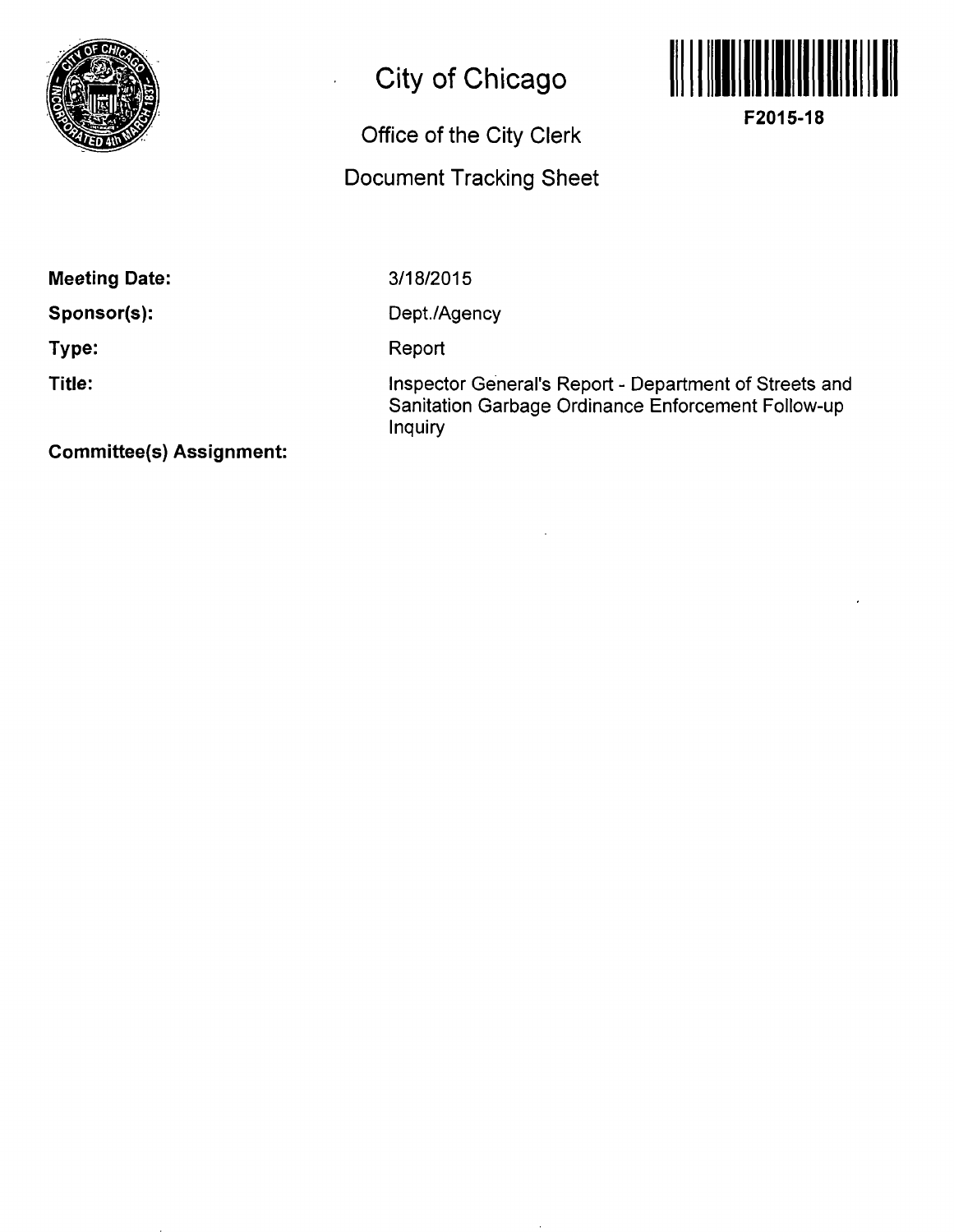

## **OFFICE OF INSPECTOR GENERAL**  *City of Chicago*



# *REPORT OF THE OFFICE OF INSPECTOR GENERAL:*

**\*\*\*\*\*\*\*\*\*\*\*\*\*\*\*\*\*\*\*\*\*\*\*\* \*** 

*DEPARTMENT OF STREETS AND SANITA TION GARBAGE ORDINANCE ENFORCEMENT FOLLOW-UP INQUIRY* 



**MARCH 2015** 

*866-IG-TIPLINE (866-448-4754) M'vt'M'. chiccieoimpectorgenercil. org*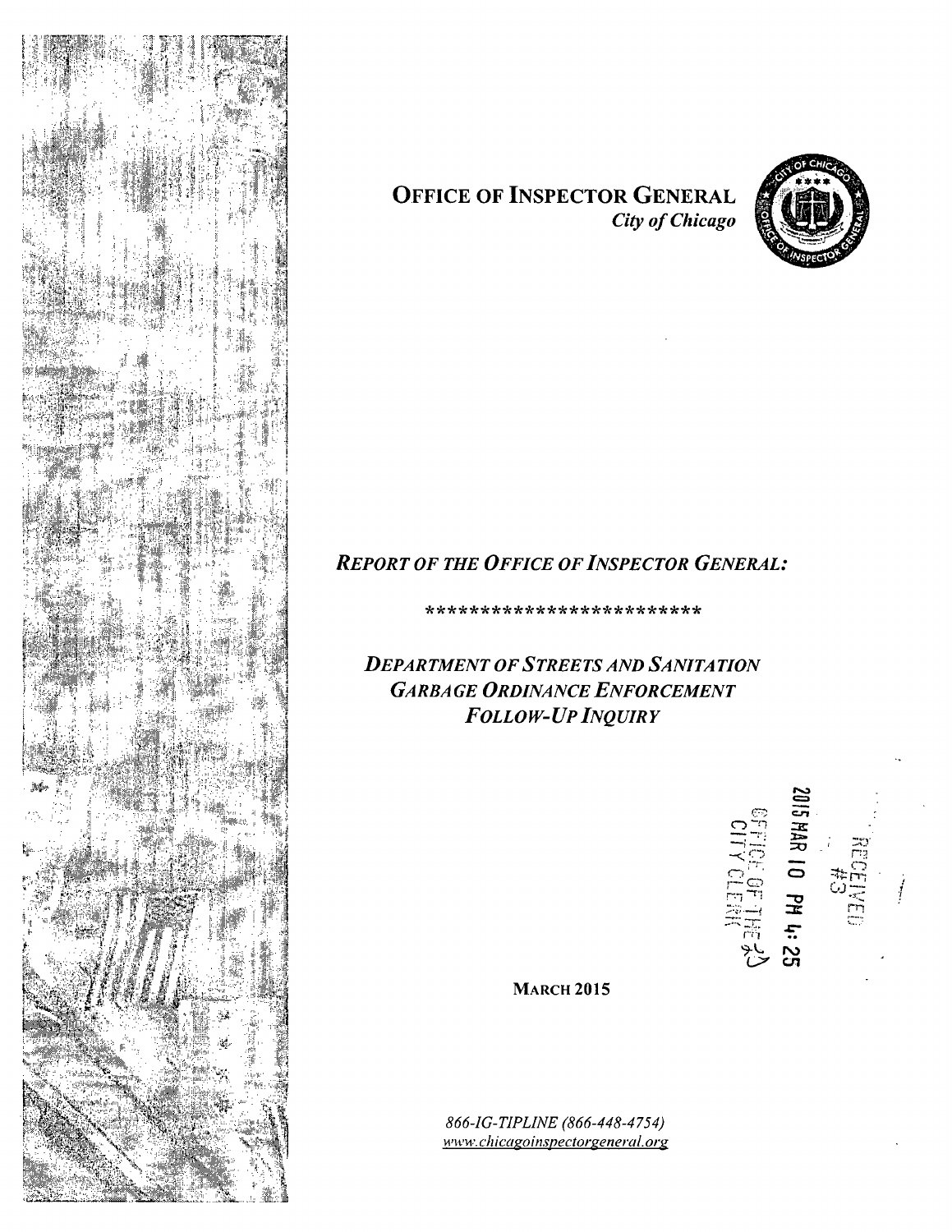

### OFFICE OF INSPECTOR GENERAL City of Chicago

**Inspector General** 

740 N. Sedgwick Street. Suite 200 Chicago. Illinois 60654<br>Telephone: (773) 478-7799 .losepli M. l^crgiuson Telephone: (773) 478-7799

March 10,2015

To the Mayor, Members of the City Council, City Clerk, City Treasurer, and residents of the City of Chicago:

The City of Chicago Office of Inspector General (OIG) has concluded a follow up to its June 2014 audit of the Department of Streets and Sanitation's (DSS) enforcement of Municipal Code of Chicago (MCC) § 7-28-240 ("the ordinance") regarding eligibility for City garbage collection service. OIG concludes that DSS has not implemented corrective actions related to the original fmdings, and, as a result, significant savings and efficiency opportunities remain unrealized.

The purpose of OIG's June 2014 audit was to determine if DSS effectively and efficientty enforced the ordinance with respect to "grandfathered" multi-unit dwellings and not-for-profit organizations.<sup>1</sup> Our audit found that in these respects DSS did not enforce the ordinance effectively and efficiently.

Based upon the results of our audit, we recommended that DSS,

- take steps to ensure garbage collection services are provided to only those multi-unit dwellings eligible under the grandfather clause;
- develop and implement a more efficient process for updating the grandfather list on an ongoing basis in order to reduce the resources needed to enforce the ordinance;
- work with the City Council to set explicit standards in the MCC for not-for-profit refuse removal service. If the City Council chose not to formalize this service by amending City ordinance, we recommended that DSS provide refuse removal service to only those properties defined as eligible by City ordinance.

In January 2015, OIG inquired with DSS regarding the current status of any corrective actions taken by the Department. On the following pages wc have summarized the two original audit findings and recommendations as well as DSS's response to our follow-up inquiry.

DSS has not implemented corrective actions related to the original findings. OIG therefore concludes that DSS's present enforcement of MCC § 7-28-240 remains neither effective nor efficient. The Department stated that it has not taken action to reform maintenance of the grandfather list. It noted a possibility of future legislative action but provided no specific details as to what the legislative action might entail or when it may occur. DSS also maintains that it has

<sup>&</sup>lt;sup>1</sup> The ordinance's "grandfather" clause provides for City garbage collection service to certain multi-unit dwellings that would otherwise be required to procure private garbage service. City of Chicago, Municipal Code, § 7-28-240.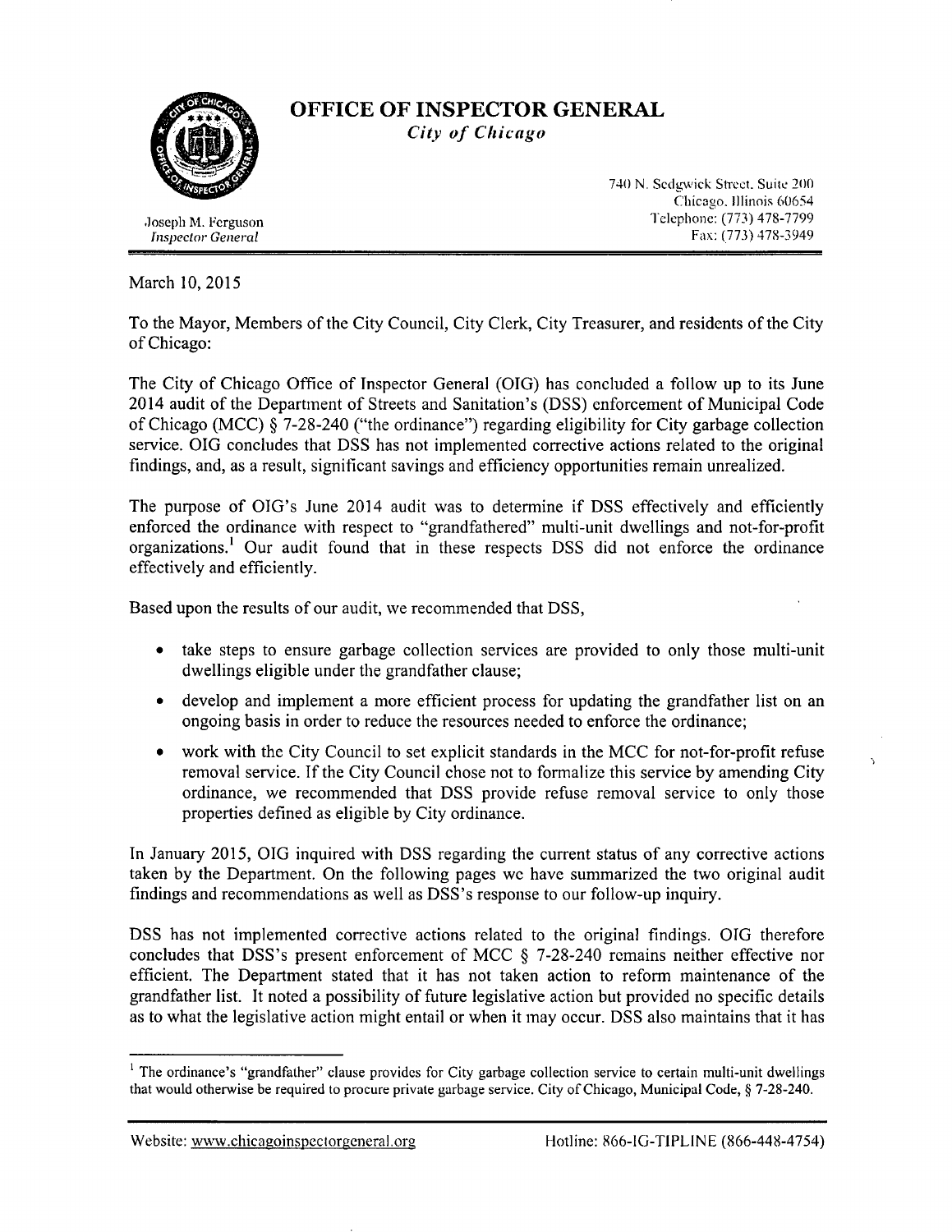the authority to provide garbage collecfion service to not-for-profit organizafions based on the powers and duties granted to the Department by its authorizing ordinance, MCC § 2-100.

We strongly urge that DSS pursue process modifications to ensure its estimated expenditure of \$3.3 million of taxpayer-funded resources is used to provide City garbage service only to multiunit dwellings eligible under the grandfather clause. In addifion, if DSS insists on continuing its provision of free service to not-for-profits, we urge the Department to pursue ordinance amendments granting it the discretion to do so and to set explicit standards and procedures for the program.

In the original audit, DSS estimated savings and efficiencies of nearly \$6.6 million respecting multi-unit and not-for-profit collection services. However, prompt legislative action on both accounts is required for projected savings to be realized in the City's 2016 Budget.

We thank the staff and leadership of DSS for their cooperation during the original audit and responsiveness to our follow-up inquiry.

Respectfully,

Joseph M. Ferguson Inspector General City of Chicago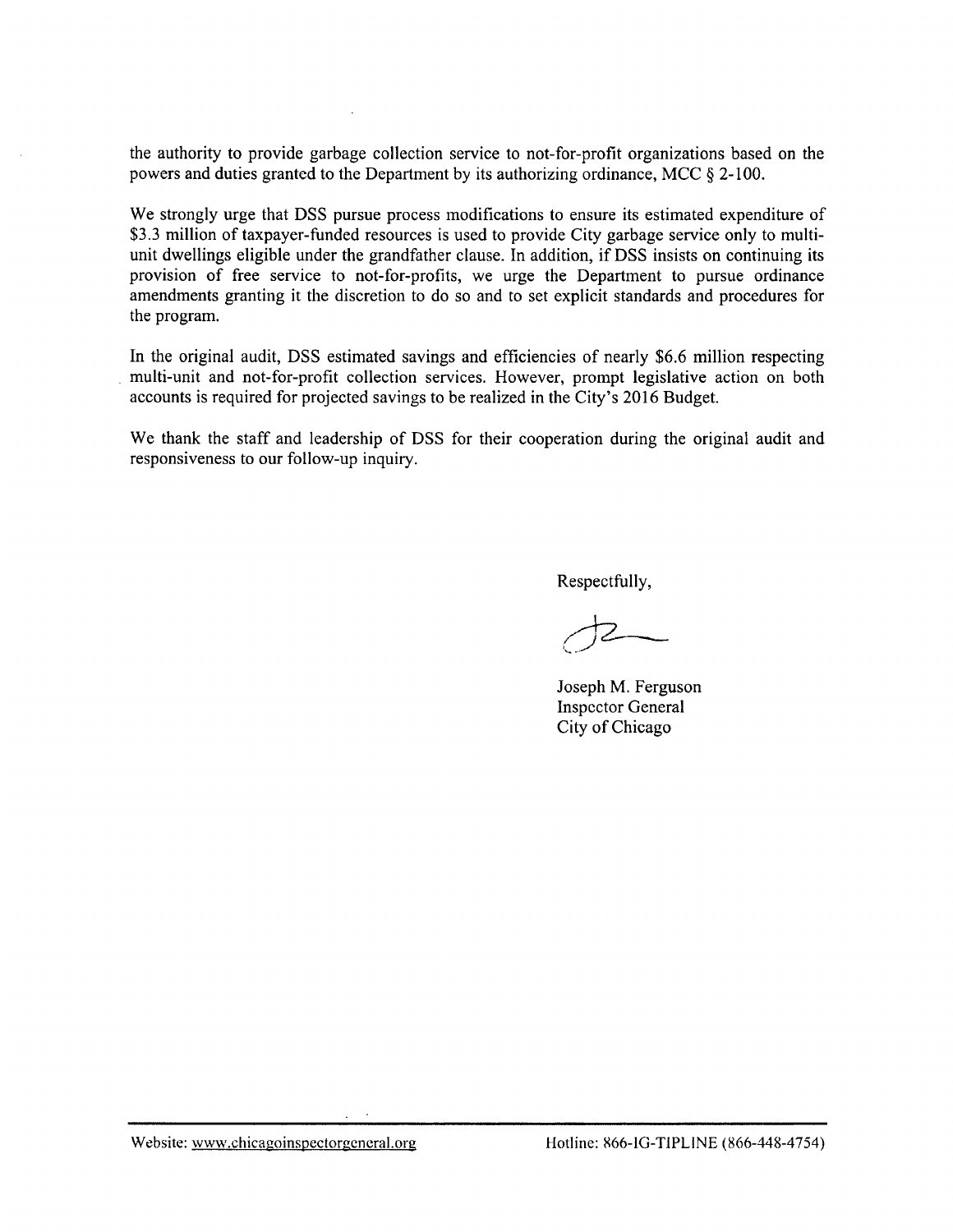### **Follow-Up Results**

In January 2015, OIG followed up on a June 2014 audit of DSS's enforcement of certain eligibility restrictions in the ordinance regarding refuse collection services. DSS responded by describing corrective actions it has taken since receiving the original report.<sup>2</sup> We have summarized the two original findings, their associated recommendations, and the status of any correcfive actions below. We have also directly quoted DSS's replies to our inquiry regarding each corrective action and provided our own responses. In this follow-up inquiry, OIG did not observe or test any of the described corrective actions and thus makes no determination as to their effectiveness, which would require a new audit with full testing of the corrective actions.

| <b>FINDING 1:</b>                   | DSS has not effectively or efficiently enforced the ordinance<br>regarding garbage collection service to multi-unit rental<br>residences.                                                                                                                                                                                                                                                                                              |
|-------------------------------------|----------------------------------------------------------------------------------------------------------------------------------------------------------------------------------------------------------------------------------------------------------------------------------------------------------------------------------------------------------------------------------------------------------------------------------------|
| OIG Recommendation:                 | OIG recommended that DSS take steps to ensure garbage<br>collection services are provided to only those multi-unit dwellings<br>eligible under the grandfather clause. OIG further recommended<br>that DSS develop and implement a more efficient process for<br>updating the grandfather list on an ongoing basis in order to reduce<br>the resources needed to enforce the ordinance.                                                |
| <b>Status of Corrective Action:</b> | Not Implemented. "Since the OIG released its June 2014 audit of<br>refuse collection services under MCC 7-28-240, we have had<br>discussions with members of the Chicago City Council about the<br>grandfather list and related DSS refuse collection services.<br>Currently, we believe there is interest within the Council to amend<br>MCC 7-28-240, which could significantly impact the grandfather<br>list and related services. |
|                                     | To ensure all communication with property owners is as clear and<br>consistent as possible, DSS determined that any notifications to<br>owners of properties on the grandfather list should be postponed<br>pending potential legislative action. The department will work with<br>the City Council to develop a fair and efficient approach to the<br>amendment of the grandfather clause of MCC 7-28-240."                           |
| OIG Response:                       | DSS cites the future possibility of legislative action but provides<br>no specific details as to what the legislative action might entail or<br>when it may occur. In the absence of actionable legislative<br>proposals, we urge DSS to ensure its estimated expenditure of \$3.3<br>million of taxpayer-funded resources is used to provide garbage<br>collection service only to eligible multi-unit dwellings. In addition,        |

<sup>&</sup>lt;sup>2</sup> The June 2014 audit report is available on OIG's website: http://chicagoinspectorgeneral.org/wpcontent/uploads/2014/06/DSS-Ordinance-Enforcement-Audit.pdf.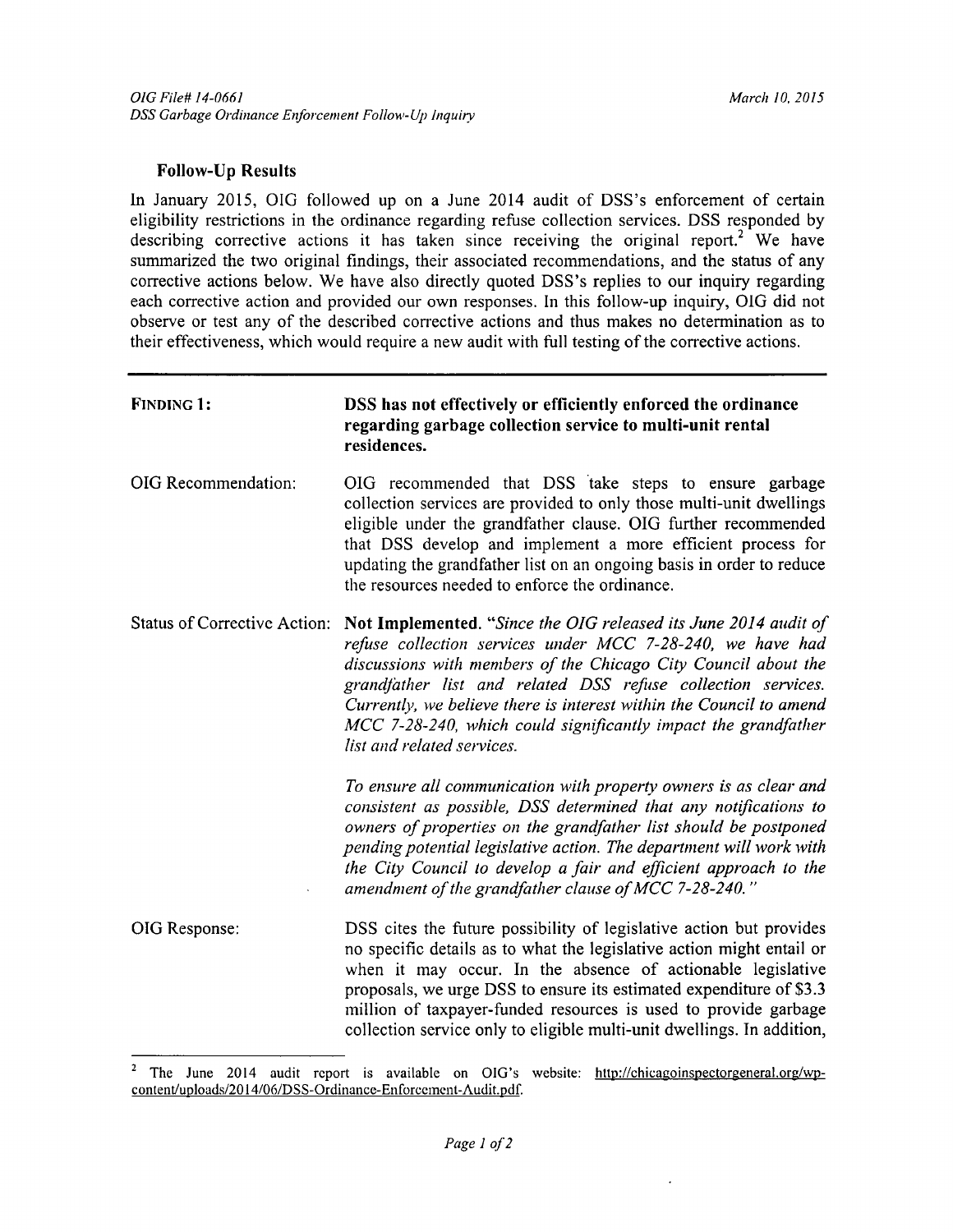we maintain that DSS should establish a more efficient process to update and maintain the grandfather list.

| <b>FINDING 2:</b>                   | DSS does not enforce MCC § 7-28-240 effectively because there<br>is no legal basis in the ordinance for its \$3.3 million estimated<br>annual expenditure for refuse removal service to not-for-profit<br>organizations.                                                                                                                                                                                                                                                                                                                                                                                                                                                                                                                                                                                                                                                                                                                                                                     |
|-------------------------------------|----------------------------------------------------------------------------------------------------------------------------------------------------------------------------------------------------------------------------------------------------------------------------------------------------------------------------------------------------------------------------------------------------------------------------------------------------------------------------------------------------------------------------------------------------------------------------------------------------------------------------------------------------------------------------------------------------------------------------------------------------------------------------------------------------------------------------------------------------------------------------------------------------------------------------------------------------------------------------------------------|
| OIG Recommendation:                 | OIG recommended that DSS work with the City Council to set<br>explicit standards in the MCC for not-for-profit refuse removal<br>service. If the City Council chooses not to formalize this service by<br>amending City ordinance, OIG recommended that DSS provide<br>refuse removal service to only those properties defined as eligible<br>by City ordinance.                                                                                                                                                                                                                                                                                                                                                                                                                                                                                                                                                                                                                             |
| <b>Status of Corrective Action:</b> | Not Implemented. "[I]t is the position of DSS that the department<br>has the authority to provide these services under Chapter 2-100 of<br>the Municipal Code."                                                                                                                                                                                                                                                                                                                                                                                                                                                                                                                                                                                                                                                                                                                                                                                                                              |
| OIG Response:                       | OIG respectfully disagrees with DSS's assessment. As OIG stated<br>in the original audit, the Department's \$3.3 million estimated<br>expenditure for the provision of City garbage service to not-for-<br>profit organizations constitutes a taxpayer expense that is not<br>legally authorized under the MCC. If DSS wishes to continue this<br>service, we strongly urge that the Department work with the City<br>Council to amend its enabling ordinance to set forth explicit<br>standards for the collection of garbage from not-for-profit<br>organizations, and that, in doing so, it consider the recent<br>legislation respecting the provision of free water to certain not-for-<br>profit organizations as an instructive guide. Further, if the<br>Department continues to provide this service without ordinance<br>authority, it should, at a minimum, make and publicly share its<br>own process and standards for eligibility and service provision<br>under this program. |

 $\ddot{\phantom{0}}$